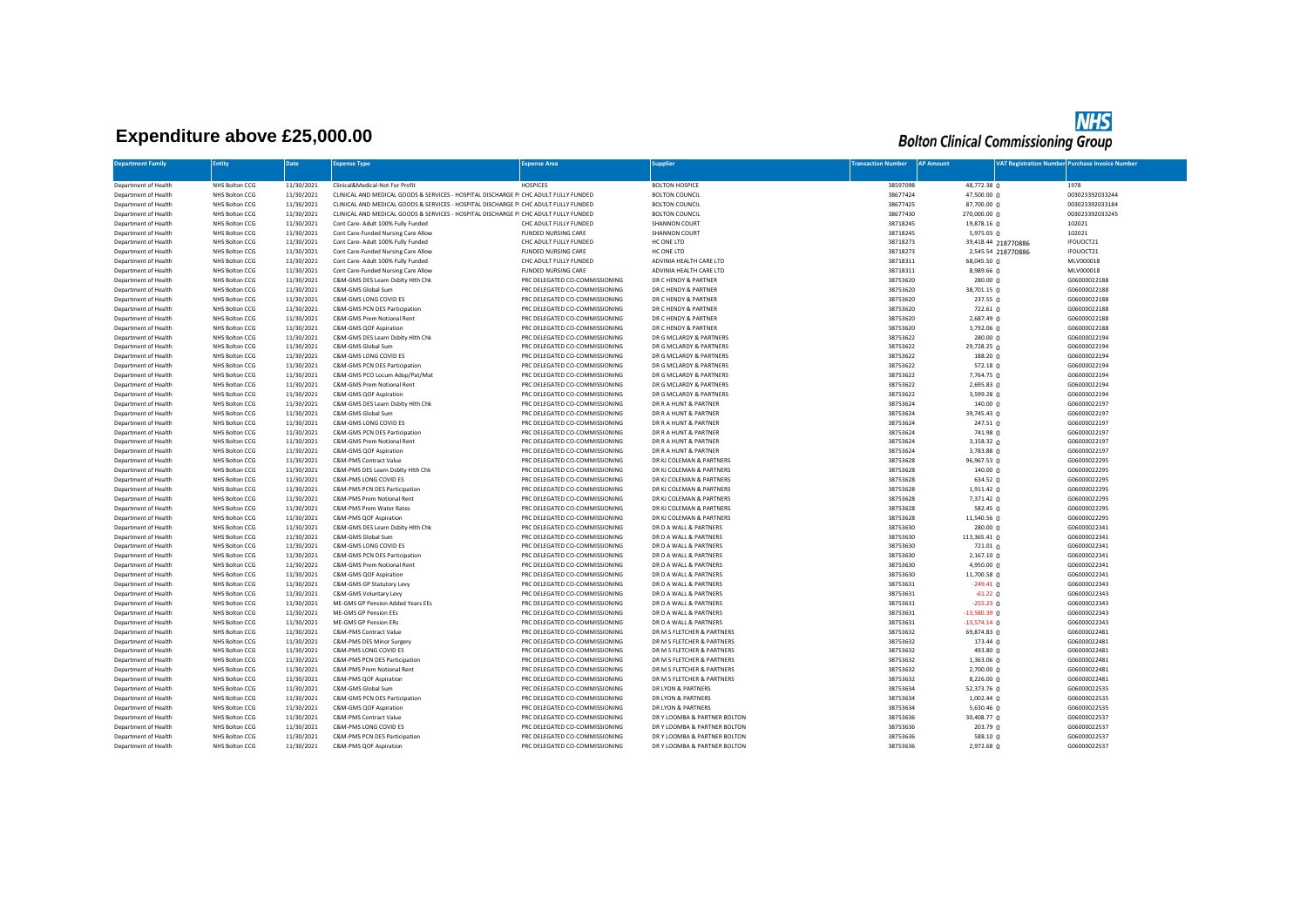| Department of Health                         | <b>NHS Bolton CCG</b>            | 11/30/2021               | <b>C&amp;M-PMS Contract Value</b>                      | PRC DELEGATED CO-COMMISSIONING                                   | DR C HALLIKERI                                     | 38753639             | 34,068.51 0         | G06000022630                 |
|----------------------------------------------|----------------------------------|--------------------------|--------------------------------------------------------|------------------------------------------------------------------|----------------------------------------------------|----------------------|---------------------|------------------------------|
| Department of Health                         | NHS Bolton CCG                   | 11/30/2021               | C&M-PMS DES Learn Dsblty Hlth Chk                      | PRC DELEGATED CO-COMMISSIONING                                   | DR C HALLIKERI                                     | 38753639             | 140.00 0            | G06000022630                 |
| Department of Health                         | NHS Bolton CCG                   | 11/30/2021               | C&M-PMS LONG COVID ES                                  | PRC DELEGATED CO-COMMISSIONING                                   | DR C HALLIKERI                                     | 38753639             | 227.42 0            | G06000022630                 |
| Department of Health                         | NHS Bolton CCG                   | 11/30/2021               | C&M-PMS PCN DES Participation                          | PRC DELEGATED CO-COMMISSIONING                                   | DR C HALLIKERI                                     | 38753639             | 646.65 0            | G06000022630                 |
| Department of Health                         | NHS Bolton CCG                   | 11/30/2021               | C&M-PMS QOF Aspiration                                 | PRC DELEGATED CO-COMMISSIONING                                   | DR C HALLIKERI                                     | 38753639             | 3,479.86 0          | G06000022630                 |
| Department of Health                         | <b>NHS Bolton CCG</b>            | 11/30/2021               | C&M-GMS DES Learn Dsblty Hlth Chk                      | PRC DELEGATED CO-COMMISSIONING                                   | DR THIRUPPATHY SUBRAMANIAN                         | 38753641             | 140.00 0            | G06000022633                 |
| Department of Health                         | <b>NHS Bolton CCG</b>            | 11/30/2021               | C&M-GMS Global Sum                                     | PRC DELEGATED CO-COMMISSIONING                                   | DR THIRUPPATHY SUBRAMANIAN                         | 38753641             | 22,948.90 0         | G06000022633                 |
| Department of Health                         | <b>NHS Bolton CCG</b>            | 11/30/2021               | C&M-GMS LONG COVID ES                                  | PRC DELEGATED CO-COMMISSIONING                                   | DR THIRUPPATHY SUBRAMANIAN                         | 38753641             | 155.08 0            | G06000022633                 |
| Department of Health                         | NHS Bolton CCG                   | 11/30/2021               | C&M-GMS PCN DES Participation                          | PRC DELEGATED CO-COMMISSIONING                                   | DR THIRUPPATHY SUBRAMANIAN                         | 38753641             | 454.48 0            | G06000022633                 |
| Department of Health                         | NHS Bolton CCG                   | 11/30/2021               | C&M-GMS QOF Aspiration                                 | PRC DELEGATED CO-COMMISSIONING                                   | DR THIRUPPATHY SUBRAMANIAN                         | 38753641             | 2,857.70 0          | G06000022633                 |
| Department of Health                         | NHS Bolton CCG                   | 11/30/2021               | C&M-PMS Contract Value                                 | PRC DELEGATED CO-COMMISSIONING                                   | DR R A M FALOUJI & PARTNER                         | 38753643             | 29,936.46 0         | G06000022826                 |
| Department of Health                         | NHS Bolton CCG                   | 11/30/2021               | C&M-PMS DES Learn Dsblty Hlth Chk                      | PRC DELEGATED CO-COMMISSIONING                                   | DR R A M FALOUJI & PARTNER                         | 38753643             | 2,660.00 0          | G06000022826                 |
| Department of Health                         | <b>NHS Bolton CCG</b>            | 11/30/2021               | C&M-PMS PCN DES Participation                          | PRC DELEGATED CO-COMMISSIONING                                   | DR R A M FALOUJI & PARTNER                         | 38753643             | 561.45 $\Omega$     | G06000022826                 |
| Department of Health                         | NHS Bolton CCG                   | 11/30/2021               | C&M-PMS QOF Aspiration                                 | PRC DELEGATED CO-COMMISSIONING                                   | DR R A M FALOUJI & PARTNER                         | 38753643             | 2,534.95 0          | G06000022826                 |
| Department of Health                         | NHS Bolton CCG                   | 11/30/2021               | C&M-GMS Global Sum                                     | PRC DELEGATED CO-COMMISSIONING                                   | DR VINEET KUMAR KALHAN AND DR VIBHA GUPTA          | 38753647             | 27,825.84 0         | G06000022960                 |
| Department of Health                         | NHS Bolton CCG                   | 11/30/2021               | C&M-GMS LONG COVID ES                                  | PRC DELEGATED CO-COMMISSIONING                                   | DR VINEET KUMAR KALHAN AND DR VIBHA GUPTA          | 38753647             | 203.36 <sub>0</sub> | G06000022960                 |
| Department of Health                         | NHS Bolton CCG                   | 11/30/2021               | C&M-GMS PCN DES Participation                          | PRC DELEGATED CO-COMMISSIONING                                   | DR VINEET KUMAR KALHAN AND DR VIBHA GUPTA          | 38753647             | 512.50 $0$          | G06000022960                 |
| Department of Health                         | NHS Bolton CCG                   | 11/30/2021               | C&M-GMS Prem Notional Rent                             | PRC DELEGATED CO-COMMISSIONING                                   | DR VINEET KUMAR KALHAN AND DR VIBHA GUPTA          | 38753647             | 1,445.83 0          | G06000022960                 |
| Department of Health                         | <b>NHS Bolton CCG</b>            | 11/30/2021               | C&M-GMS QOF Aspiration                                 | PRC DELEGATED CO-COMMISSIONING                                   | DR VINEET KUMAR KALHAN AND DR VIBHA GUPTA          | 38753647             | $2,454.98$ 0        | G06000022960                 |
| Department of Health                         | NHS Bolton CCG                   | 11/30/2021               | C&M-APMS DES Learn Dsblty Hith Chk                     | PRC DELEGATED CO-COMMISSIONING                                   | OLIVE FAMILY PRACTICE                              | 38753649             | $3,360.00$ $0$      | G06000023094                 |
| Department of Health                         | NHS Bolton CCG                   | 11/30/2021               | C&M-APMS LONG COVID ES                                 | PRC DELEGATED CO-COMMISSIONING                                   | OLIVE FAMILY PRACTICE                              | 38753649             | 250.00 0            | G06000023094                 |
| Department of Health                         | NHS Bolton CCG                   | 11/30/2021               | C&M-APMS PCN DES Participation                         | PRC DELEGATED CO-COMMISSIONING                                   | OLIVE FAMILY PRACTICE                              | 38753649             | $666.43 \Omega$     | G06000023094                 |
| Department of Health                         | NHS Bolton CCG                   | 11/30/2021               | C&M-APMS Prem Healthcentre Rent                        | PRC DELEGATED CO-COMMISSIONING                                   | OLIVE FAMILY PRACTICE                              | 38753649             | 5,694.79 $\Omega$   | G06000023094                 |
| Department of Health                         | NHS Bolton CCG                   | 11/30/2021               | C&M-APMS QOF Aspiration                                | PRC DELEGATED CO-COMMISSIONING                                   | OLIVE FAMILY PRACTICE                              | 38753649             | 2,709.54 0          | G06000023094                 |
| Department of Health                         | <b>NHS Bolton CCG</b>            | 11/30/2021               | C&M-PMS Contract Value                                 | PRC DELEGATED CO-COMMISSIONING                                   | OLIVE FAMILY PRACTICE                              | 38753649             | 37,000.31 0         | G06000023094                 |
| Department of Health                         | NHS Bolton CCG                   | 11/30/2021               | C&M-PMS Contract Value                                 | PRC DELEGATED CO-COMMISSIONING                                   | DR S S H NASEEF                                    | 38753651             | 23,916.37 0         | G06000023134                 |
| Department of Health                         | NHS Bolton CCG                   | 11/30/2021               | C&M-PMS DES Learn Dsblty Hlth Chk                      | PRC DELEGATED CO-COMMISSIONING                                   | DR S S H NASEEF                                    | 38753651             | 840.00 0            | G06000023134                 |
| Department of Health                         | NHS Bolton CCG                   | 11/30/2021               | C&M-PMS LONG COVID ES                                  | PRC DELEGATED CO-COMMISSIONING                                   | DR S S H NASEEF                                    | 38753651             | 178.19 <sub>0</sub> | G06000023134                 |
| Department of Health                         | NHS Bolton CCG                   | 11/30/2021               | C&M-PMS PCN DES Participation                          | PRC DELEGATED CO-COMMISSIONING                                   | DR S S H NASEEF                                    | 38753651             | $457.25 \Omega$     | G06000023134                 |
| Department of Health                         | NHS Bolton CCG                   | 11/30/2021               | C&M-PMS Prem Notional Rent                             | PRC DELEGATED CO-COMMISSIONING                                   | DR S S H NASEEF                                    | 38753651             | 2,504.17 0          | G06000023134                 |
| Department of Health                         | NHS Bolton CCG                   | 11/30/2021               | C&M-PMS QOF Aspiration                                 | PRC DELEGATED CO-COMMISSIONING                                   | DR S S H NASEEF                                    | 38753651             | $2,422.96$ 0        | G06000023134                 |
| Department of Health                         | NHS Bolton CCG                   | 11/30/2021               | C&M-PMS Contract Value                                 | PRC DELEGATED CO-COMMISSIONING                                   | DR S R GREEN & PARTNER                             | 38753658             | 38,087.10 0         | G06000023278                 |
| Department of Health                         | NHS Bolton CCG                   | 11/30/2021               | C&M-PMS DES Learn Dsblty Hlth Chk                      | PRC DELEGATED CO-COMMISSIONING                                   | DR S R GREEN & PARTNER                             | 38753658             | 280.00 0            | G06000023278                 |
| Department of Health                         | NHS Bolton CCG                   | 11/30/2021               | C&M-PMS DES Minor Surgery                              | PRC DELEGATED CO-COMMISSIONING                                   | DR S R GREEN & PARTNER                             | 38753658             | 303.52 0            | G06000023278                 |
| Department of Health                         | NHS Bolton CCG                   | 11/30/2021               | C&M-PMS LONG COVID ES                                  | PRC DELEGATED CO-COMMISSIONING                                   | DR S R GREEN & PARTNER                             | 38753658             | $256.26$ 0          | G06000023278                 |
| Department of Health                         | NHS Bolton CCG                   | 11/30/2021               | C&M-PMS PCN DES Participation                          | PRC DELEGATED CO-COMMISSIONING                                   | DR S R GREEN & PARTNER                             | 38753658             | 735.99 0            | G06000023278                 |
| Department of Health                         | NHS Bolton CCG                   | 11/30/2021               | C&M-PMS QOF Aspiration                                 | PRC DELEGATED CO-COMMISSIONING                                   | DR S R GREEN & PARTNER                             | 38753658             | 3,553.41 0          | G06000023278                 |
| Department of Health                         | NHS Bolton CCG                   | 11/30/2021               | C&M-PMS Contract Value                                 | PRC DELEGATED CO-COMMISSIONING                                   | <b>SILVERT &amp; PARTNERS</b>                      | 38753662             | 115,265.07 0        | G06000023335                 |
| Department of Health                         | NHS Bolton CCG                   | 11/30/2021               | C&M-PMS DES Learn Dsblty Hlth Chk                      | PRC DELEGATED CO-COMMISSIONING                                   | <b>SILVERT &amp; PARTNERS</b>                      | 38753662             | 280.00 0            | G06000023335                 |
| Department of Health                         | NHS Bolton CCG                   | 11/30/2021               | C&M-PMS DES Minor Surgery                              | PRC DELEGATED CO-COMMISSIONING                                   | <b>SILVERT &amp; PARTNERS</b>                      | 38753662             | $346.88$ 0          | G06000023335                 |
| Department of Health                         | <b>NHS Bolton CCG</b>            | 11/30/2021               | C&M-PMS LONG COVID ES                                  | PRC DELEGATED CO-COMMISSIONING                                   | <b>SILVERT &amp; PARTNERS</b>                      | 38753662             | $726.10$ 0          | G06000023335                 |
| Department of Health                         | NHS Bolton CCG                   | 11/30/2021               | C&M-PMS PCN DES Participation                          | PRC DELEGATED CO-COMMISSIONING                                   | <b>SILVERT &amp; PARTNERS</b>                      | 38753662             | 2,185.70 0          | G06000023335                 |
| Department of Health                         | NHS Bolton CCG                   | 11/30/2021               | C&M-PMS PCO Locum Adop/Pat/Mat                         | PRC DELEGATED CO-COMMISSIONING                                   | <b>SILVERT &amp; PARTNERS</b>                      | 38753662             | 8,750.00 0          | G06000023335                 |
| Department of Health                         | NHS Bolton CCG                   | 11/30/2021               | C&M-PMS Prem Notional Rent                             | PRC DELEGATED CO-COMMISSIONING                                   | <b>SILVERT &amp; PARTNERS</b>                      | 38753662             | $6,734.09$ 0        | G06000023335                 |
| Department of Health                         | NHS Bolton CCG                   | 11/30/2021               | C&M-PMS Prem Water Rates                               | PRC DELEGATED CO-COMMISSIONING                                   | <b>SILVERT &amp; PARTNERS</b>                      | 38753662             | 117.75 0            | G06000023335                 |
| Department of Health                         | NHS Bolton CCG                   | 11/30/2021               | C&M-PMS QOF Aspiration                                 | PRC DELEGATED CO-COMMISSIONING                                   | <b>SILVERT &amp; PARTNERS</b>                      | 38753662             | 12,719.81 0         | G06000023335                 |
| Department of Health                         | NHS Bolton CCG                   | 11/30/2021               | ME-PMS GP Pension ERs-PMS                              | PRC DELEGATED CO-COMMISSIONING                                   | <b>SILVERT &amp; PARTNERS</b>                      | 38753662             | 95.90 <sub>0</sub>  | G06000023335                 |
|                                              |                                  |                          |                                                        |                                                                  |                                                    | 38753664             |                     | G06000023366                 |
| Department of Health                         | NHS Bolton CCG                   | 11/30/2021               | C&M-PMS Contract Value                                 | PRC DELEGATED CO-COMMISSIONING                                   | DR R J WALKER & PARTNER                            |                      | 27,899.86 0         |                              |
| Department of Health<br>Department of Health | NHS Bolton CCG<br>NHS Bolton CCG | 11/30/2021<br>11/30/2021 | C&M-PMS LONG COVID ES<br>C&M-PMS PCN DES Participation | PRC DELEGATED CO-COMMISSIONING<br>PRC DELEGATED CO-COMMISSIONING | DR R J WALKER & PARTNER<br>DR R J WALKER & PARTNER | 38753664<br>38753664 | $202.88$ 0          | G06000023366<br>G06000023366 |
|                                              |                                  |                          |                                                        |                                                                  |                                                    |                      | $534.11$ 0          |                              |
| Department of Health                         | NHS Bolton CCG                   | 11/30/2021               | C&M-PMS Prem Actual Rent<br>C&M-PMS Prem Other         | PRC DELEGATED CO-COMMISSIONING                                   | DR R J WALKER & PARTNER                            | 38753664             | 1,816.67 0          | G06000023366                 |
| Department of Health                         | NHS Bolton CCG                   | 11/30/2021               |                                                        | PRC DELEGATED CO-COMMISSIONING                                   | DR R J WALKER & PARTNER                            | 38753664             | $136.25 \Omega$     | G06000023366                 |
| Department of Health                         | NHS Bolton CCG                   | 11/30/2021               | C&M-PMS QOF Aspiration                                 | PRC DELEGATED CO-COMMISSIONING                                   | DR R J WALKER & PARTNER                            | 38753664             | 2,874.89 0          | G06000023366                 |
| Department of Health                         | NHS Bolton CCG                   | 11/30/2021               | C&M-PMS Contract Value                                 | PRC DELEGATED CO-COMMISSIONING                                   | SWAN LANE MEDICAL CENTRE                           | 38753666             | 73,993.79 0         | G06000023426                 |
| Department of Health                         | NHS Bolton CCG                   | 11/30/2021               | C&M-PMS DES Learn Dsblty Hlth Chk                      | PRC DELEGATED CO-COMMISSIONING                                   | SWAN LANE MEDICAL CENTRE                           | 38753666             | 140.000             | G06000023426                 |
| Department of Health                         | NHS Bolton CCG                   | 11/30/2021               | C&M-PMS DES Minor Surgery                              | PRC DELEGATED CO-COMMISSIONING                                   | SWAN LANE MEDICAL CENTRE                           | 38753666             | 86.72 <sub>0</sub>  | G06000023426                 |
| Department of Health                         | NHS Bolton CCG                   | 11/30/2021               | C&M-PMS DES Minor Surgery                              | PRC DELEGATED CO-COMMISSIONING                                   | SWAN LANE MEDICAL CENTRE                           | 38753666             | 130.08 0            | G06000023426                 |
| Department of Health                         | NHS Bolton CCG                   | 11/30/2021               | C&M-PMS LONG COVID ES                                  | PRC DELEGATED CO-COMMISSIONING                                   | SWAN LANE MEDICAL CENTRE                           | 38753666             | 473.18 0            | G06000023426                 |
| Department of Health                         | NHS Bolton CCG                   | 11/30/2021               | C&M-PMS PCN DES Participation                          | PRC DELEGATED CO-COMMISSIONING                                   | SWAN LANE MEDICAL CENTRE                           | 38753666             | $1,381.20$ 0        | G06000023426                 |
| Department of Health                         | NHS Bolton CCG                   | 11/30/2021               | C&M-PMS Prem Notional Rent                             | PRC DELEGATED CO-COMMISSIONING                                   | SWAN LANE MEDICAL CENTRE                           | 38753666             | 2,558.33 0          | G06000023426                 |
| Department of Health                         | NHS Bolton CCG                   | 11/30/2021               | C&M-PMS Prem Water Rates                               | PRC DELEGATED CO-COMMISSIONING                                   | SWAN LANE MEDICAL CENTRE                           | 38753666             | 339.12 0            | G06000023426                 |
| Department of Health                         | NHS Bolton CCG                   | 11/30/2021               | C&M-PMS QOF Aspiration                                 | PRC DELEGATED CO-COMMISSIONING                                   | SWAN LANE MEDICAL CENTRE                           | 38753666             | 7,897.26 0          | G06000023426                 |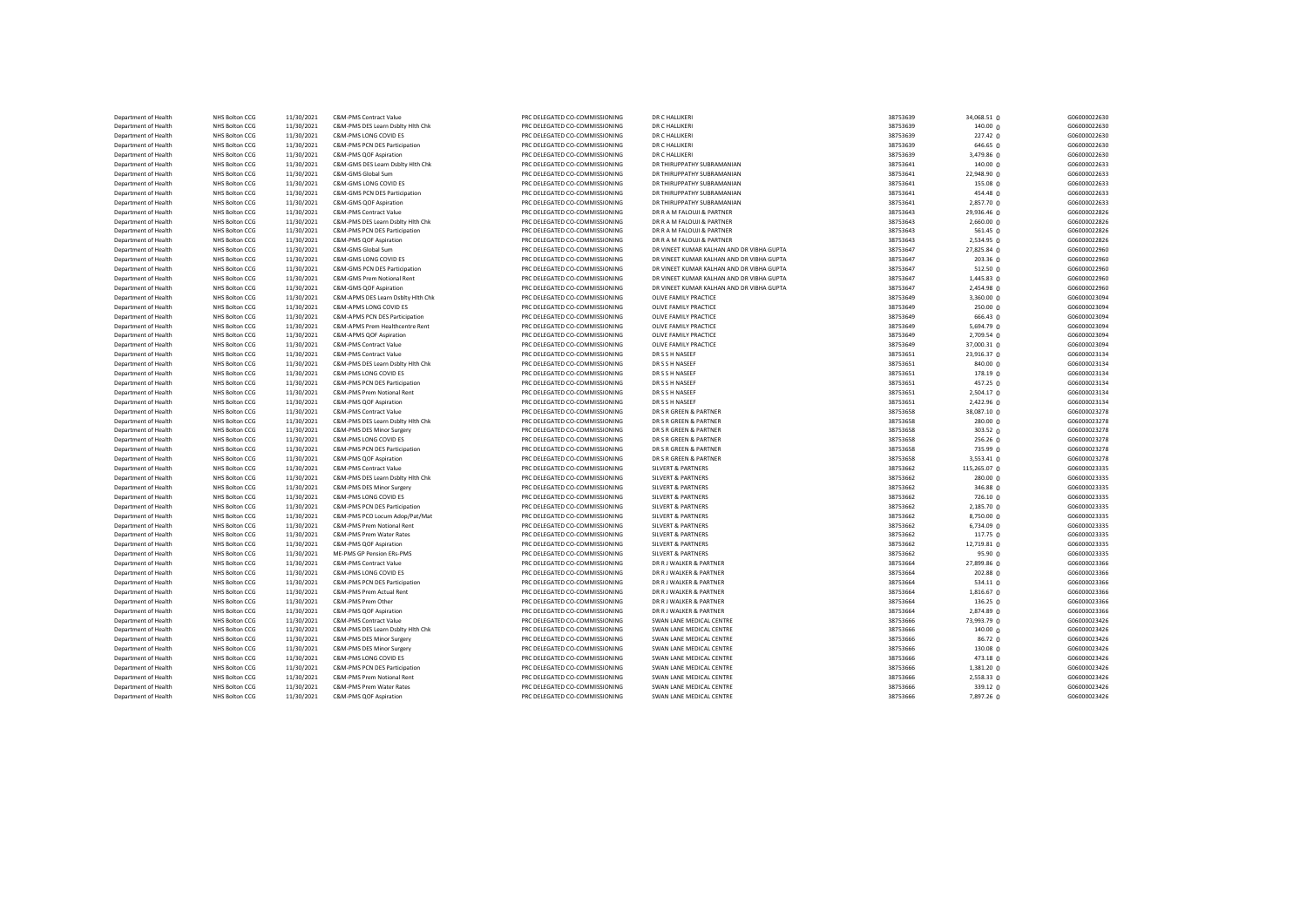| Department of Health | NHS Bolton CCG                          | 11/30/2021 | C&M-APMS LONG COVID ES                              | PRC DELEGATED CO-COMMISSIONING                                   | SSP HEALTH BOLTON GP                          | 38753669 | 309.84 0        | G06000023496 |
|----------------------|-----------------------------------------|------------|-----------------------------------------------------|------------------------------------------------------------------|-----------------------------------------------|----------|-----------------|--------------|
| Department of Health | NHS Bolton CCG                          | 11/30/2021 | C&M-APMS PCN DES Participation                      | PRC DELEGATED CO-COMMISSIONING                                   | SSP HEALTH BOLTON GP                          | 38753669 | 742.60 0        | G06000023496 |
| Department of Health | NHS Bolton CCG                          | 11/30/2021 | C&M-APMS QOF Aspiration                             | PRC DELEGATED CO-COMMISSIONING                                   | SSP HEALTH BOLTON GP                          | 38753669 | 2,571.76 0      | G06000023496 |
| Department of Health | NHS Bolton CCG                          | 11/30/2021 | C&M-PMS Contract Value                              | PRC DELEGATED CO-COMMISSIONING                                   | SSP HEALTH BOLTON GP                          | 38753669 | 39,873.32 0     | G06000023496 |
| Department of Health | NHS Bolton CCG                          | 11/30/2021 | C&M-APMS LONG COVID ES                              | PRC DELEGATED CO-COMMISSIONING                                   | SSP HEALTH BOLTON MC                          | 38753671 | 346.57 0        | G06000023499 |
| Department of Health | NHS Bolton CCG                          | 11/30/2021 | C&M-APMS PCN DES Participation                      | PRC DELEGATED CO-COMMISSIONING                                   | SSP HEALTH BOLTON MC                          | 38753671 | 889.85 0        | G06000023499 |
| Department of Health | NHS Bolton CCG                          | 11/30/2021 | C&M-APMS Prem Notional Rent                         | PRC DELEGATED CO-COMMISSIONING                                   | SSP HEALTH BOLTON MC                          | 38753671 | 5,962.50 0      | G06000023499 |
| Department of Health | NHS Bolton CCG                          | 11/30/2021 | C&M-APMS QOF Aspiration                             | PRC DELEGATED CO-COMMISSIONING                                   | SSP HEALTH BOLTON MC                          | 38753671 | 3,743.91 0      | G06000023499 |
| Department of Health | NHS Bolton CCG                          | 11/30/2021 | C&M-PMS Contract Value                              | PRC DELEGATED CO-COMMISSIONING                                   | SSP HEALTH BOLTON MC                          | 38753671 | 45,304.97 0     | G06000023499 |
| Department of Health | <b>NHS Bolton CCG</b>                   | 11/30/2021 | C&M-PMS Contract Value                              | PRC DELEGATED CO-COMMISSIONING                                   | DR P A SAUL & PARTNERS                        | 38753675 | 55,121.25 0     | G06000023664 |
| Department of Health | NHS Bolton CCG                          | 11/30/2021 | C&M-PMS DES Minor Surgery                           | PRC DELEGATED CO-COMMISSIONING                                   | DR P A SAUL & PARTNERS                        | 38753675 | 1,300.80 0      | G06000023664 |
| Department of Health | NHS Bolton CCG                          | 11/30/2021 | C&M-PMS LONG COVID ES                               | PRC DELEGATED CO-COMMISSIONING                                   | DR P A SAUL & PARTNERS                        | 38753675 | 355.79 0        | G06000023664 |
| Department of Health | <b>NHS Bolton CCG</b>                   | 11/30/2021 | C&M-PMS PCN DES Participation                       | PRC DELEGATED CO-COMMISSIONING                                   | DR P A SAUL & PARTNERS                        | 38753675 | 1,056.52 0      | G06000023664 |
| Department of Health | <b>NHS Bolton CCG</b>                   | 11/30/2021 | C&M-PMS Prem Notional Rent                          | PRC DELEGATED CO-COMMISSIONING                                   | DR P A SAUL & PARTNERS                        | 38753675 | 3,633.33 0      | G06000023664 |
| Department of Health |                                         | 11/30/2021 |                                                     |                                                                  |                                               | 38753675 | 5,539.98 0      | G06000023664 |
| Department of Health | <b>NHS Bolton CCG</b><br>NHS Bolton CCG |            | C&M-PMS QOF Aspiration<br>C&M-GMS DES Minor Surgery | PRC DELEGATED CO-COMMISSIONING<br>PRC DELEGATED CO-COMMISSIONING | DR P A SAUL & PARTNERS<br>DR SYMES & PARTNERS | 38753677 |                 | G06000023667 |
| Department of Health | NHS Bolton CCG                          | 11/30/2021 | C&M-GMS Global Sum                                  | PRC DELEGATED CO-COMMISSIONING                                   | DR SYMES & PARTNERS                           | 38753677 | 346.88 0        | G06000023667 |
|                      |                                         | 11/30/2021 |                                                     |                                                                  |                                               |          | 54,001.60 0     |              |
| Department of Health | NHS Bolton CCG                          | 11/30/2021 | C&M-GMS LONG COVID ES                               | PRC DELEGATED CO-COMMISSIONING                                   | DR SYMES & PARTNERS                           | 38753677 | 379.00 0        | G06000023667 |
| Department of Health | NHS Bolton CCG                          | 11/30/2021 | C&M-GMS PCN DES Participation                       | PRC DELEGATED CO-COMMISSIONING                                   | DR SYMES & PARTNERS                           | 38753677 | $1,048.85$ 0    | G06000023667 |
| Department of Health | <b>NHS Bolton CCG</b>                   | 11/30/2021 | C&M-GMS Prem Notional Rent                          | PRC DELEGATED CO-COMMISSIONING                                   | DR SYMES & PARTNERS                           | 38753677 | 3,404.17 0      | G06000023667 |
| Department of Health | NHS Bolton CCG                          | 11/30/2021 | C&M-GMS QOF Aspiration                              | PRC DELEGATED CO-COMMISSIONING                                   | DR SYMES & PARTNERS                           | 38753677 | 5,376.88 0      | G06000023667 |
| Department of Health | NHS Bolton CCG                          | 11/30/2021 | C&M-GMS Global Sum                                  | PRC DELEGATED CO-COMMISSIONING                                   | SPRING VIEW MEDICAL CENTRE                    | 38753679 | 41,578.21 0     | G06000023670 |
| Department of Health | <b>NHS Bolton CCG</b>                   | 11/30/2021 | C&M-GMS LONG COVID ES                               | PRC DELEGATED CO-COMMISSIONING                                   | SPRING VIEW MEDICAL CENTRE                    | 38753679 | 275.02 0        | G06000023670 |
| Department of Health | NHS Bolton CCG                          | 11/30/2021 | C&M-GMS PCN DES Participation                       | PRC DELEGATED CO-COMMISSIONING                                   | SPRING VIEW MEDICAL CENTRE                    | 38753679 | 788.89 0        | G06000023670 |
| Department of Health | NHS Bolton CCG                          | 11/30/2021 | C&M-GMS Prem Notional Rent                          | PRC DELEGATED CO-COMMISSIONING                                   | SPRING VIEW MEDICAL CENTRE                    | 38753679 | 3,366.67 0      | G06000023670 |
| Department of Health | NHS Bolton CCG                          | 11/30/2021 | C&M-GMS QOF Aspiration                              | PRC DELEGATED CO-COMMISSIONING                                   | SPRING VIEW MEDICAL CENTRE                    | 38753679 | 4,246.62 0      | G06000023670 |
| Department of Health | NHS Bolton CCG                          | 11/30/2021 | C&M-PMS Contract Value                              | PRC DELEGATED CO-COMMISSIONING                                   | DRS LIVERSEDGE MCCURDIE & WONG                | 38753681 | 47,889.56 0     | G06000023797 |
| Department of Health | NHS Bolton CCG                          | 11/30/2021 | C&M-PMS LONG COVID ES                               | PRC DELEGATED CO-COMMISSIONING                                   | DRS LIVERSEDGE MCCURDIE & WONG                | 38753681 | 367.56 0        | G06000023797 |
| Department of Health | NHS Bolton CCG                          | 11/30/2021 | C&M-PMS PCN DES Participation                       | PRC DELEGATED CO-COMMISSIONING                                   | DRS LIVERSEDGE MCCURDIE & WONG                | 38753681 | 900.790         | G06000023797 |
| Department of Health | NHS Bolton CCG                          | 11/30/2021 | C&M-PMS QOF Aspiration                              | PRC DELEGATED CO-COMMISSIONING                                   | DRS LIVERSEDGE MCCURDIE & WONG                | 38753681 | 4,591.14 0      | G06000023797 |
| Department of Health | NHS Bolton CCG                          | 11/30/2021 | C&M-GMS DES Minor Surgery                           | PRC DELEGATED CO-COMMISSIONING                                   | <b>DALEFIELD SURGERY</b>                      | 38753683 | $86.72$ 0       | G06000023868 |
| Department of Health | NHS Bolton CCG                          | 11/30/2021 | C&M-GMS DES Minor Surgery                           | PRC DELEGATED CO-COMMISSIONING                                   | DALEFIELD SURGERY                             | 38753683 | $563.68$ 0      | G06000023868 |
| Department of Health | <b>NHS Bolton CCG</b>                   | 11/30/2021 | C&M-GMS Global Sum                                  | PRC DELEGATED CO-COMMISSIONING                                   | DALEFIELD SURGERY                             | 38753683 | 59,593.14 0     | G06000023868 |
| Department of Health | NHS Bolton CCG                          | 11/30/2021 | C&M-GMS PCN DES Participation                       | PRC DELEGATED CO-COMMISSIONING                                   | DALEFIELD SURGERY                             | 38753683 | $1,101.48$ 0    | G06000023868 |
| Department of Health | <b>NHS Bolton CCG</b>                   | 11/30/2021 | C&M-GMS QOF Aspiration                              | PRC DELEGATED CO-COMMISSIONING                                   | DALEFIELD SURGERY                             | 38753683 | $6,443.93$ 0    | G06000023868 |
| Department of Health | <b>NHS Bolton CCG</b>                   | 11/30/2021 | C&M-APMS DES Learn Dsblty Hlth Chk                  | PRC DELEGATED CO-COMMISSIONING                                   | DR M SELVARAJAN                               | 38753685 | 1,120.00 0      | G06000023929 |
| Department of Health | NHS Bolton CCG                          | 11/30/2021 | C&M-APMS LONG COVID ES                              | PRC DELEGATED CO-COMMISSIONING                                   | DR M SELVARAJAN                               | 38753685 | $182.90 \Omega$ | G06000023929 |
| Department of Health | NHS Bolton CCG                          | 11/30/2021 | C&M-APMS PCN DES Participation                      | PRC DELEGATED CO-COMMISSIONING                                   | DR M SELVARAJAN                               | 38753685 | 445.74 0        | G06000023929 |
| Department of Health | NHS Bolton CCG                          | 11/30/2021 | C&M-APMS Prem Notional Rent                         | PRC DELEGATED CO-COMMISSIONING                                   | DR M SELVARAJAN                               | 38753685 | 3,051.67 0      | G06000023929 |
| Department of Health | NHS Bolton CCG                          | 11/30/2021 | C&M-APMS QOF Aspiration                             | PRC DELEGATED CO-COMMISSIONING                                   | DR M SELVARAJAN                               | 38753685 | 2,586.13 0      | G06000023929 |
| Department of Health | NHS Bolton CCG                          | 11/30/2021 | <b>C&amp;M-PMS Contract Value</b>                   | PRC DELEGATED CO-COMMISSIONING                                   | DR M SELVARAJAN                               | 38753685 | 23,932.10 0     | G06000023929 |
| Department of Health | NHS Bolton CCG                          | 11/30/2021 | C&M-GMS Global Sum                                  | PRC DELEGATED CO-COMMISSIONING                                   | DR A KUMAR                                    | 38753687 | 27,118.67 0     | G06000023932 |
| Department of Health | <b>NHS Bolton CCG</b>                   | 11/30/2021 | C&M-GMS LONG COVID ES                               | PRC DELEGATED CO-COMMISSIONING                                   | DR A KUMAR                                    | 38753687 | 200.76 0        | G06000023932 |
| Department of Health | NHS Bolton CCG                          | 11/30/2021 | C&M-GMS PCN DES Participation                       | PRC DELEGATED CO-COMMISSIONING                                   | DR A KUMAR                                    | 38753687 | 533.87 0        | G06000023932 |
| Department of Health | NHS Bolton CCG                          | 11/30/2021 | C&M-GMS Prem Notional Rent                          | PRC DELEGATED CO-COMMISSIONING                                   | DR A KUMAR                                    | 38753687 | 4,335.17 0      | G06000023932 |
| Department of Health | <b>NHS Bolton CCG</b>                   | 11/30/2021 | C&M-GMS QOF Aspiration                              | PRC DELEGATED CO-COMMISSIONING                                   | DR A KUMAR                                    | 38753687 | 2,869.04 0      | G06000023932 |
| Department of Health | NHS Bolton CCG                          | 11/30/2021 | <b>C&amp;M-PMS Contract Value</b>                   | PRC DELEGATED CO-COMMISSIONING                                   | DR J LOWE & PARTNERS                          | 38753689 | 55,209.03 0     | G06000023980 |
| Department of Health | NHS Bolton CCG                          | 11/30/2021 |                                                     |                                                                  |                                               | 38753689 | 216.80 0        | G06000023980 |
| Department of Health | NHS Bolton CCG                          |            | C&M-PMS DES Minor Surgery<br>C&M-PMS LONG COVID ES  | PRC DELEGATED CO-COMMISSIONING<br>PRC DELEGATED CO-COMMISSIONING | DR J LOWE & PARTNERS                          | 38753689 |                 | G06000023980 |
| Department of Health | NHS Bolton CCG                          | 11/30/2021 | C&M-PMS PCN DES Participation                       | PRC DELEGATED CO-COMMISSIONING                                   | DR J LOWE & PARTNERS<br>DR J LOWE & PARTNERS  | 38753689 | 338.14 0        | G06000023980 |
|                      |                                         | 11/30/2021 |                                                     |                                                                  |                                               | 38753689 | 1,040.74 0      |              |
| Department of Health | NHS Bolton CCG                          | 11/30/2021 | C&M-PMS Prem Notional Rent                          | PRC DELEGATED CO-COMMISSIONING                                   | DR J LOWE & PARTNERS                          |          | 5,987.50 0      | G06000023980 |
| Department of Health | NHS Bolton CCG                          | 11/30/2021 | C&M-PMS QOF Aspiration                              | PRC DELEGATED CO-COMMISSIONING                                   | DR J LOWE & PARTNERS                          | 38753689 | 5,834.56 0      | G06000023980 |
| Department of Health | <b>NHS Bolton CCG</b>                   | 11/30/2021 | C&M-GMS DES Minor Surgery                           | PRC DELEGATED CO-COMMISSIONING                                   | FIG TREE MEDICAL PRACTICE                     | 38753691 | 346.88 0        | G06000023995 |
| Department of Health | NHS Bolton CCG                          | 11/30/2021 | C&M-GMS Global Sum                                  | PRC DELEGATED CO-COMMISSIONING                                   | FIG TREE MEDICAL PRACTICE                     | 38753691 | 39,381.41 0     | G06000023995 |
| Department of Health | NHS Bolton CCG                          | 11/30/2021 | C&M-GMS LONG COVID ES                               | PRC DELEGATED CO-COMMISSIONING                                   | FIG TREE MEDICAL PRACTICE                     | 38753691 | $254.82 \Omega$ | G06000023995 |
| Department of Health | <b>NHS Bolton CCG</b>                   | 11/30/2021 | C&M-GMS PCN DES Participation                       | PRC DELEGATED CO-COMMISSIONING                                   | FIG TREE MEDICAL PRACTICE                     | 38753691 | 756.62 0        | G06000023995 |
| Department of Health | NHS Bolton CCG                          | 11/30/2021 | C&M-GMS QOF Aspiration                              | PRC DELEGATED CO-COMMISSIONING                                   | FIG TREE MEDICAL PRACTICE                     | 38753691 | 4,033.26 0      | G06000023995 |
| Department of Health | <b>NHS Bolton CCG</b>                   | 11/30/2021 | C&M-GMS Global Sum                                  | PRC DELEGATED CO-COMMISSIONING                                   | DR C R BARUA                                  | 38753693 | 31,742.50 0     | G06000024004 |
| Department of Health | NHS Bolton CCG                          | 11/30/2021 | C&M-GMS LONG COVID ES                               | PRC DELEGATED CO-COMMISSIONING                                   | DR C R BARUA                                  | 38753693 | 191.49 0        | G06000024004 |
| Department of Health | NHS Bolton CCG                          | 11/30/2021 | C&M-GMS PCN DES Participation                       | PRC DELEGATED CO-COMMISSIONING                                   | DR C R BARUA                                  | 38753693 | 595.48 0        | G06000024004 |
| Department of Health | NHS Bolton CCG                          | 11/30/2021 | C&M-GMS QOF Aspiration                              | PRC DELEGATED CO-COMMISSIONING                                   | DR C R BARUA                                  | 38753693 | 3,006.26 0      | G06000024004 |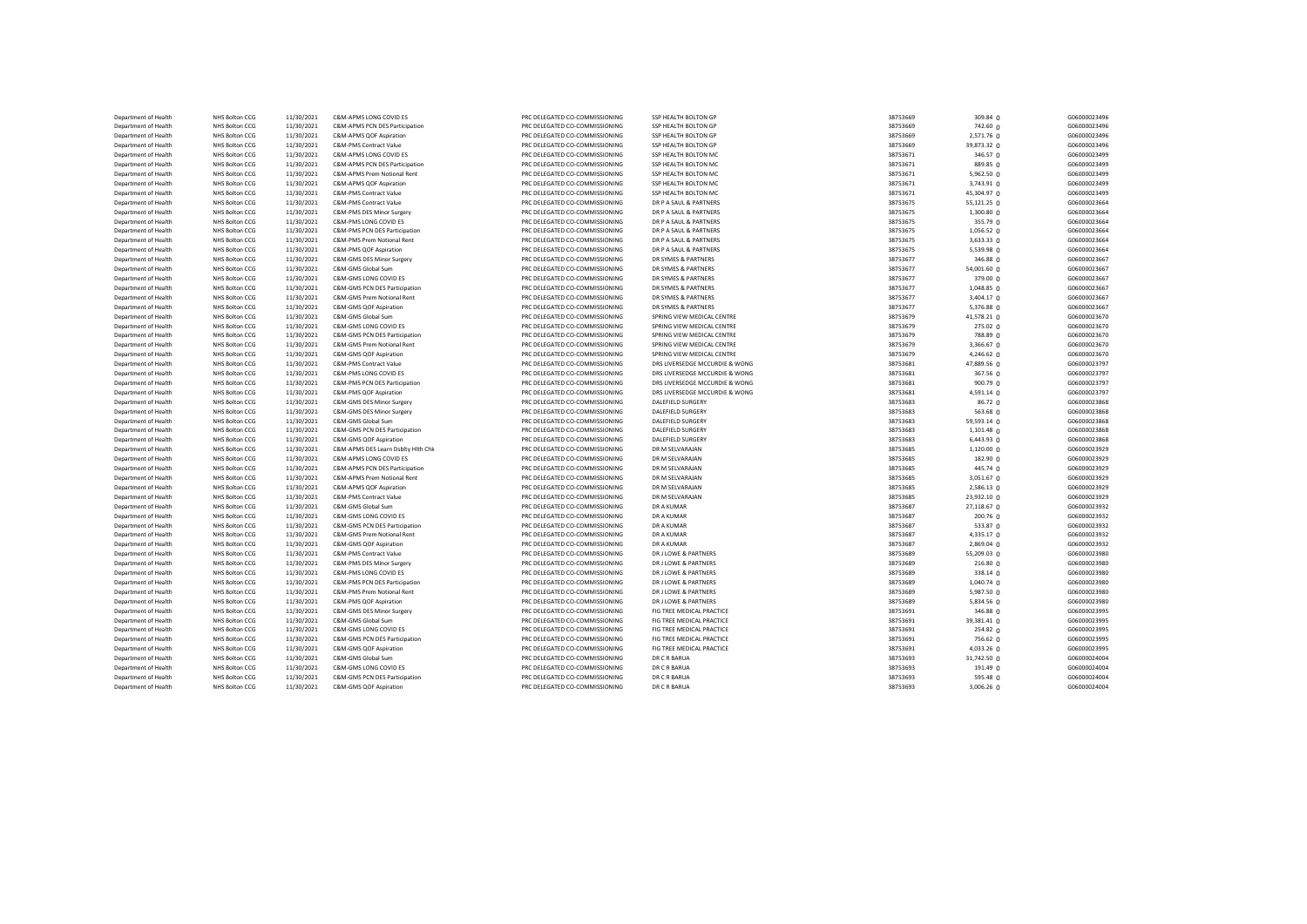| Department of Health                         | NHS Bolton CCG                   | 11/30/2021               | <b>C&amp;M-PMS Contract Value</b>                           | PRC DELEGATED CO-COMMISSIONING                                   | DR J P NAGLE & PARTNERS                        | 38753695             | 161,342.83 0               | G06000024142                 |
|----------------------------------------------|----------------------------------|--------------------------|-------------------------------------------------------------|------------------------------------------------------------------|------------------------------------------------|----------------------|----------------------------|------------------------------|
| Department of Health                         | NHS Bolton CCG                   | 11/30/2021               | C&M-PMS LONG COVID ES                                       | PRC DELEGATED CO-COMMISSIONING                                   | DR J P NAGLE & PARTNERS                        | 38753695             | 1,079.88 0                 | G06000024142                 |
| Department of Health                         | NHS Bolton CCG                   | 11/30/2021               | C&M-PMS PCN DES Participation                               | PRC DELEGATED CO-COMMISSIONING                                   | DR J P NAGLE & PARTNERS                        | 38753695             | 3,056.85 0                 | G06000024142                 |
| Department of Health                         | NHS Bolton CCG                   | 11/30/2021               | C&M-PMS Prem Notional Rent                                  | PRC DELEGATED CO-COMMISSIONING                                   | DR J P NAGLE & PARTNERS                        | 38753695             | 7,945.83 0                 | G06000024142                 |
| Department of Health                         | NHS Bolton CCG                   | 11/30/2021               | C&M-PMS QOF Aspiration                                      | PRC DELEGATED CO-COMMISSIONING                                   | DR J P NAGLE & PARTNERS                        | 38753695             | 18,364.30 0                | G06000024142                 |
| Department of Health                         | NHS Bolton CCG                   | 11/30/2021               | ME - PMS GP Prior Year ERs                                  | PRC DELEGATED CO-COMMISSIONING                                   | DR J P NAGLE & PARTNERS                        | 38753695             | 3,972.28 0                 | G06000024142                 |
| Department of Health                         | NHS Bolton CCG                   | 11/30/2021               | MF-PMS GP Pension FFs-PMS                                   | PRC DELEGATED CO-COMMISSIONING                                   | DR J P NAGLE & PARTNERS                        | 38753695             | $6,398.84$ 0               | G06000024142                 |
| Department of Health                         | NHS Bolton CCG                   | 11/30/2021               | ME-PMS GP Pension ERs-PMS                                   | PRC DELEGATED CO-COMMISSIONING                                   | DR J P NAGLE & PARTNERS                        | 38753695             | 6,345.88 0                 | G06000024142                 |
| Department of Health                         | NHS Bolton CCG                   | 11/30/2021               | ME-PMS GP Prior Year EEs                                    | PRC DELEGATED CO-COMMISSIONING                                   | DR J P NAGLE & PARTNERS                        | 38753695             | 4,005.44 0                 | G06000024142                 |
| Department of Health                         | NHS Bolton CCG                   | 11/30/2021               | C&M-PMS GP Statutory Levy                                   | PRC DELEGATED CO-COMMISSIONING                                   | DR J P NAGLE & PARTNERS                        | 38753696             | $-373.54$ 0                | G06000024144                 |
| Department of Health                         | NHS Bolton CCG                   | 11/30/2021               | C&M-PMS Voluntary Levy                                      | PRC DELEGATED CO-COMMISSIONING                                   | DR J P NAGLE & PARTNERS                        | 38753696             | $-91.69$ 0                 | G06000024144                 |
| Department of Health                         | NHS Bolton CCG                   | 11/30/2021               | ME - PMS GP Prior Year ERs                                  | PRC DELEGATED CO-COMMISSIONING                                   | DR J P NAGLE & PARTNERS                        | 38753696             | $-7,944.56$ 0              | G06000024144                 |
| Department of Health                         | NHS Bolton CCG                   | 11/30/2021               | ME-PMS GP Pension EEs-PMS                                   | PRC DELEGATED CO-COMMISSIONING                                   | DR J P NAGLE & PARTNERS                        | 38753696             | $-13,147.78$ 0             | G06000024144                 |
| Department of Health                         | <b>NHS Bolton CCG</b>            | 11/30/2021               | ME-PMS GP Pension ERs-PMS                                   | PRC DELEGATED CO-COMMISSIONING                                   | DR J P NAGLE & PARTNERS                        | 38753696             | $-13,535.72$ 0             | G06000024144                 |
| Department of Health                         | NHS Bolton CCG                   | 11/30/2021               | ME-PMS GP Prior Year EEs                                    | PRC DELEGATED CO-COMMISSIONING                                   | DR J P NAGLE & PARTNERS                        | 38753696             | $-8,010.88$ 0              | G06000024144                 |
| Department of Health                         | NHS Bolton CCG                   | 11/30/2021               | C&M-GMS Global Sum                                          | PRC DELEGATED CO-COMMISSIONING                                   | <b>CROMPTON VIEW SURGERY</b>                   | 38753697             | 42,350.76 0                | G06000024246                 |
| Department of Health                         | NHS Bolton CCG                   | 11/30/2021               | C&M-GMS LONG COVID ES                                       | PRC DELEGATED CO-COMMISSIONING                                   | <b>CROMPTON VIEW SURGERY</b>                   | 38753697             | 291.24 0                   | G06000024246                 |
| Department of Health                         | NHS Bolton CCG                   | 11/30/2021               | C&M-GMS PCN DES Participation                               | PRC DELEGATED CO-COMMISSIONING                                   | <b>CROMPTON VIEW SURGERY</b>                   | 38753697             | 807.13 0                   | G06000024246                 |
| Department of Health                         | NHS Bolton CCG                   | 11/30/2021               | C&M-GMS Prem Other                                          | PRC DELEGATED CO-COMMISSIONING                                   | <b>CROMPTON VIEW SURGERY</b>                   | 38753697             | 819.00 0                   | G06000024246                 |
| Department of Health                         | NHS Bolton CCG                   | 11/30/2021               | C&M-GMS QOF Aspiration                                      | PRC DELEGATED CO-COMMISSIONING                                   | <b>CROMPTON VIEW SURGERY</b>                   | 38753697             | 4,907.64 0                 | G06000024246                 |
| Department of Health                         | NHS Bolton CCG                   | 11/30/2021               | C&M-GMS Global Sum                                          | PRC DELEGATED CO-COMMISSIONING                                   | DR S KARIM & DR S JAMES-AUTHE                  | 38755264             | 31,996.34 0                | G06000022178                 |
| Department of Health                         | NHS Bolton CCG                   | 11/30/2021               | C&M-GMS LONG COVID ES                                       | PRC DELEGATED CO-COMMISSIONING                                   | DR S KARIM & DR S JAMES-AUTHE                  | 38755264             | $222.55$ 0                 | G06000022178                 |
| Department of Health                         | <b>NHS Bolton CCG</b>            | 11/30/2021               | C&M-GMS PCN DES Participation                               | PRC DELEGATED CO-COMMISSIONING                                   | DR S KARIM & DR S JAMES-AUTHE                  | 38755264             | 606.80 <sub>0</sub>        | G06000022178                 |
| Department of Health                         | NHS Bolton CCG                   | 11/30/2021               | C&M-GMS Prem Notional Rent                                  | PRC DELEGATED CO-COMMISSIONING                                   | DR S KARIM & DR S JAMES-AUTHE                  | 38755264             | 2,609.67 0                 | G06000022178                 |
| Department of Health                         | NHS Bolton CCG                   | 11/30/2021               | C&M-GMS QOF Aspiration                                      | PRC DELEGATED CO-COMMISSIONING                                   | DR S KARIM & DR S JAMES-AUTHE                  | 38755264             | 3,362.69 0                 | G06000022178                 |
| Department of Health                         | NHS Bolton CCG                   | 11/30/2021               | C&M-PMS Contract Value                                      | PRC DELEGATED CO-COMMISSIONING                                   | HEATON MEDICAL CENTRE                          | 38755269             | 84,556.00 0                | G06000022446                 |
| Department of Health                         | NHS Bolton CCG                   | 11/30/2021               | C&M-PMS DES Minor Surgery                                   | PRC DELEGATED CO-COMMISSIONING                                   | HEATON MEDICAL CENTRE                          | 38755269             | 43.36 0                    | G06000022446                 |
| Department of Health                         | NHS Bolton CCG                   | 11/30/2021               | C&M-PMS LONG COVID ES                                       | PRC DELEGATED CO-COMMISSIONING                                   | HEATON MEDICAL CENTRE                          | 38755269             | $571.55$ 0                 | G06000022446                 |
| Department of Health                         | NHS Bolton CCG                   | 11/30/2021               | C&M-PMS PCN DES Participation<br>C&M-PMS Prem Notional Rent | PRC DELEGATED CO-COMMISSIONING                                   | HEATON MEDICAL CENTRE                          | 38755269             | 1,611.76 0                 | G06000022446                 |
| Department of Health<br>Department of Health | NHS Bolton CCG<br>NHS Bolton CCG | 11/30/2021<br>11/30/2021 | C&M-PMS QOF Aspiration                                      | PRC DELEGATED CO-COMMISSIONING<br>PRC DELEGATED CO-COMMISSIONING | HEATON MEDICAL CENTRE<br>HEATON MEDICAL CENTRE | 38755269<br>38755269 | 7,108.33 0<br>$9,451.10$ 0 | G06000022446<br>G06000022446 |
| Department of Health                         | NHS Bolton CCG                   | 11/30/2021               | C&M-GMS DES Learn Dsblty Hith Chk                           | PRC DELEGATED CO-COMMISSIONING                                   | DR COUNSELL & PARTNERS                         | 38755272             | 280.000                    | G06000022845                 |
| Department of Health                         | NHS Bolton CCG                   | 11/30/2021               | C&M-GMS DES Minor Surgery                                   | PRC DELEGATED CO-COMMISSIONING                                   | DR COUNSELL & PARTNERS                         | 38755272             | 390.24 0                   | G06000022845                 |
| Department of Health                         | NHS Bolton CCG                   | 11/30/2021               | C&M-GMS Global Sum                                          | PRC DELEGATED CO-COMMISSIONING                                   | DR COUNSELL & PARTNERS                         | 38755272             | 62,250.68 0                | G06000022845                 |
| Department of Health                         | NHS Bolton CCG                   | 11/30/2021               | C&M-GMS LONG COVID ES                                       | PRC DELEGATED CO-COMMISSIONING                                   | DR COUNSELL & PARTNERS                         | 38755272             | 404.76 0                   | G06000022845                 |
| Department of Health                         | NHS Bolton CCG                   | 11/30/2021               | C&M-GMS PCN DES Participation                               | PRC DELEGATED CO-COMMISSIONING                                   | DR COUNSELL & PARTNERS                         | 38755272             | 1,196.40 0                 | G06000022845                 |
| Department of Health                         | NHS Bolton CCG                   | 11/30/2021               | C&M-GMS QOF Aspiration                                      | PRC DELEGATED CO-COMMISSIONING                                   | DR COUNSELL & PARTNERS                         | 38755272             | $6,206.66$ 0               | G06000022845                 |
| Department of Health                         | NHS Bolton CCG                   | 11/30/2021               | ME-GMS GP Pension EEs Adjustments                           | PRC DELEGATED CO-COMMISSIONING                                   | DR COUNSELL & PARTNERS                         | 38755272             | 7,038.00 0                 | G06000022845                 |
| Department of Health                         | NHS Bolton CCG                   | 11/30/2021               | ME-GMS GP Pension ERs Adjustments                           | PRC DELEGATED CO-COMMISSIONING                                   | DR COUNSELL & PARTNERS                         | 38755272             | 7,496.79 0                 | G06000022845                 |
| Department of Health                         | NHS Bolton CCG                   | 11/30/2021               | C&M-PMS Contract Value                                      | PRC DELEGATED CO-COMMISSIONING                                   | ALASTAIR ROSS MEDICAL PRACTICE                 | 38755274             | 51,414.05 0                | G06000023540                 |
| Department of Health                         | <b>NHS Bolton CCG</b>            | 11/30/2021               | C&M-PMS DES Learn Dsblty Hlth Chk                           | PRC DELEGATED CO-COMMISSIONING                                   | ALASTAIR ROSS MEDICAL PRACTICE                 | 38755274             | 420.00 $\rho$              | G06000023540                 |
| Department of Health                         | <b>NHS Bolton CCG</b>            | 11/30/2021               | C&M-PMS LONG COVID ES                                       | PRC DELEGATED CO-COMMISSIONING                                   | ALASTAIR ROSS MEDICAL PRACTICE                 | 38755274             | 374.29 0                   | G06000023540                 |
| Department of Health                         | NHS Bolton CCG                   | 11/30/2021               | C&M-PMS PCN DES Participation                               | PRC DELEGATED CO-COMMISSIONING                                   | ALASTAIR ROSS MEDICAL PRACTICE                 | 38755274             | $982.11 \n0$               | G06000023540                 |
| Department of Health                         | NHS Bolton CCG                   | 11/30/2021               | C&M-PMS Prem Healthcentre Rent                              | PRC DELEGATED CO-COMMISSIONING                                   | ALASTAIR ROSS MEDICAL PRACTICE                 | 38755274             | 11,954.34 0                | G06000023540                 |
| Department of Health                         | NHS Bolton CCG                   | 11/30/2021               | C&M-PMS QOF Aspiration                                      | PRC DELEGATED CO-COMMISSIONING                                   | ALASTAIR ROSS MEDICAL PRACTICE                 | 38755274             | 5,616.69 0                 | G06000023540                 |
| Department of Health                         | NHS Bolton CCG                   | 11/30/2021               | C&M-GMS Global Sum                                          | PRC DELEGATED CO-COMMISSIONING                                   | DR MALHOTRA & PARTNERS                         | 38755277             | 64,198.77 0                | G06000023893                 |
| Department of Health                         | NHS Bolton CCG                   | 11/30/2021               | C&M-GMS LONG COVID ES                                       | PRC DELEGATED CO-COMMISSIONING                                   | DR MALHOTRA & PARTNERS                         | 38755277             | 422.62 0                   | G06000023893                 |
| Department of Health                         | NHS Bolton CCG                   | 11/30/2021               | C&M-GMS PCN DES Participation                               | PRC DELEGATED CO-COMMISSIONING                                   | DR MAI HOTRA & PARTNERS                        | 38755277             | 1,210.00 0                 | G06000023893                 |
| Department of Health                         | NHS Bolton CCG                   | 11/30/2021               | C&M-GMS Prem Actual Rent                                    | PRC DELEGATED CO-COMMISSIONING                                   | DR MALHOTRA & PARTNERS                         | 38755277             | 3,700.00 0                 | G06000023893                 |
| Department of Health                         | NHS Bolton CCG                   | 11/30/2021               | C&M-GMS Prem Notional Rent                                  | PRC DELEGATED CO-COMMISSIONING                                   | DR MALHOTRA & PARTNERS                         | 38755277             | 575.00 <sub>0</sub>        | G06000023893                 |
| Department of Health                         | NHS Bolton CCG                   | 11/30/2021               | C&M-GMS QOF Aspiration                                      | PRC DELEGATED CO-COMMISSIONING                                   | DR MALHOTRA & PARTNERS                         | 38755277             | 7,087.47 0                 | G06000023893                 |
| Department of Health                         | NHS Bolton CCG                   | 11/30/2021               | C&M-PMS Contract Value                                      | PRC DELEGATED CO-COMMISSIONING                                   | <b>DR TABOR &amp; PARTNERS</b>                 | 38773558             | 119,383.13 0               | G06000022414                 |
| Department of Health                         | NHS Bolton CCG                   | 11/30/2021               | C&M-PMS LONG COVID ES                                       | PRC DELEGATED CO-COMMISSIONING                                   | <b>DR TABOR &amp; PARTNERS</b>                 | 38773558             | 833.05 0                   | G06000022414                 |
| Department of Health                         | NHS Bolton CCG                   | 11/30/2021               | C&M-PMS PCN DES Participation                               | PRC DELEGATED CO-COMMISSIONING                                   | DR TABOR & PARTNERS                            | 38773558             | 2,294.31 0                 | G06000022414                 |
| Department of Health                         | NHS Bolton CCG                   | 11/30/2021               | C&M-PMS PCO Locum Sickness                                  | PRC DELEGATED CO-COMMISSIONING                                   | <b>DR TABOR &amp; PARTNERS</b>                 | 38773558             | $4,003.04$ 0               | G06000022414                 |
| Department of Health                         | NHS Bolton CCG                   | 11/30/2021               | C&M-PMS Prem Notional Rent                                  | PRC DELEGATED CO-COMMISSIONING                                   | <b>DR TABOR &amp; PARTNERS</b>                 | 38773558             | 4,747.92 0                 | G06000022414                 |
| Department of Health                         | NHS Bolton CCG                   | 11/30/2021               | C&M-PMS QOF Aspiration                                      | PRC DELEGATED CO-COMMISSIONING                                   | <b>DR TABOR &amp; PARTNERS</b>                 | 38773558             | 12,488.51 0                | G06000022414                 |
| Department of Health                         | NHS Bolton CCG                   | 11/30/2021               | C&M-GMS DES Minor Surgery                                   | PRC DELEGATED CO-COMMISSIONING                                   | DR J A L KIRBY & PARTNERS                      | 38773561             | 346.88 0                   | G06000022598                 |
| Department of Health                         | NHS Bolton CCG                   | 11/30/2021               | C&M-GMS Global Sum                                          | PRC DELEGATED CO-COMMISSIONING                                   | DR J A L KIRBY & PARTNERS                      | 38773561             | 55,027.28 0                | G06000022598                 |
| Department of Health                         | <b>NHS Bolton CCG</b>            | 11/30/2021               | C&M-GMS LONG COVID ES                                       | PRC DELEGATED CO-COMMISSIONING                                   | DR J A L KIRBY & PARTNERS                      | 38773561             | 389.18 0                   | G06000022598                 |
| Department of Health                         | NHS Bolton CCG                   | 11/30/2021               | C&M-GMS PCN DES Participation                               | PRC DELEGATED CO-COMMISSIONING                                   | DR J A L KIRBY & PARTNERS                      | 38773561             | $1,058.07$ 0               | G06000022598                 |
| Department of Health                         | NHS Bolton CCG                   | 11/30/2021               | C&M-GMS PCO Locum Adop/Pat/Mat                              | PRC DELEGATED CO-COMMISSIONING                                   | DR J A L KIRBY & PARTNERS                      | 38773561             | $6,631.28$ 0               | G06000022598                 |
| Department of Health                         | NHS Bolton CCG                   | 11/30/2021               | C&M-GMS PCO Locum Sickness                                  | PRC DELEGATED CO-COMMISSIONING                                   | DR J A L KIRBY & PARTNERS                      | 38773561             | 1,955.30 0                 | G06000022598                 |
| Department of Health                         | NHS Bolton CCG                   | 11/30/2021               | C&M-GMS QOF Aspiration                                      | PRC DELEGATED CO-COMMISSIONING                                   | DR J A L KIRBY & PARTNERS                      | 38773561             | $5,800.98$ 0               | G06000022598                 |
| Department of Health                         | NHS Bolton CCG                   | 11/30/2021               | C&M-GMS WEIGHT MANAGEMENT SERVICE                           | PRC DELEGATED CO-COMMISSIONING                                   | DR J A L KIRBY & PARTNERS                      | 38773561             | 69.00 0                    | G06000022598                 |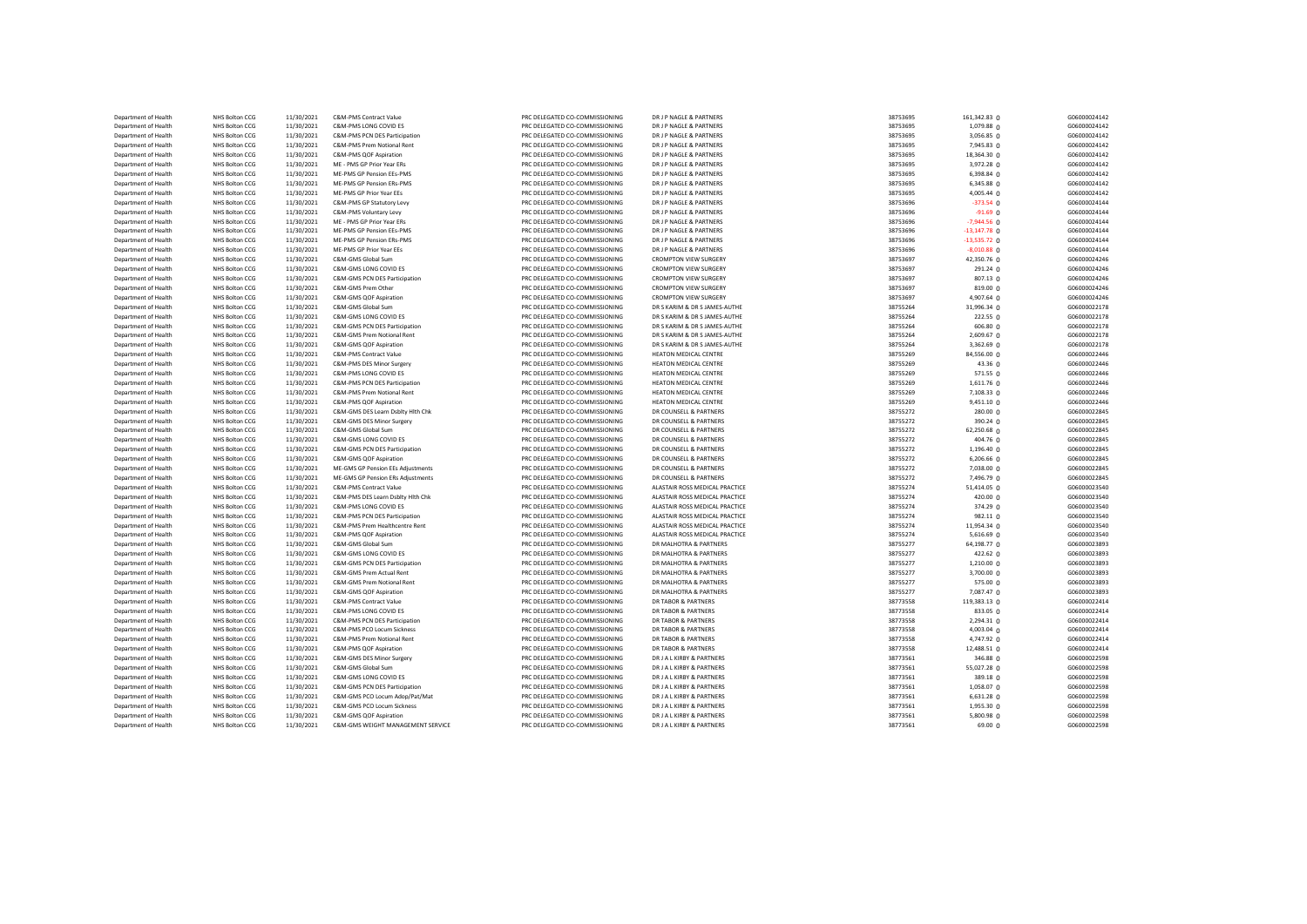| Department of Health                         | NHS Bolton CCG                   | 11/30/2021               | C&M-APMS LONG COVID ES                                          | PRC DELEGATED CO-COMMISSIONING                                   | SSP HEALTH MEDICAL SERVICES LTD (P82609)                 | 38773563             | 345.14 0                   | G06000023205                 |
|----------------------------------------------|----------------------------------|--------------------------|-----------------------------------------------------------------|------------------------------------------------------------------|----------------------------------------------------------|----------------------|----------------------------|------------------------------|
| Department of Health                         | NHS Bolton CCG                   | 11/30/2021               | C&M-APMS PCN DES Participation                                  | PRC DELEGATED CO-COMMISSIONING                                   | SSP HEALTH MEDICAL SERVICES LTD (P82609)                 | 38773563             | 876.03 0                   | G06000023205                 |
| Department of Health                         | NHS Bolton CCG                   | 11/30/2021               | C&M-APMS Prem Actual Rent                                       | PRC DELEGATED CO-COMMISSIONING                                   | SSP HEALTH MEDICAL SERVICES LTD (P82609)                 | 38773563             | 78,930.00 0                | G06000023205                 |
| Department of Health                         | NHS Bolton CCG                   | 11/30/2021               | C&M-APMS QOF Aspiration                                         | PRC DELEGATED CO-COMMISSIONING                                   | SSP HEALTH MEDICAL SERVICES LTD (P82609)                 | 38773563             | 3,824.74 0                 | G06000023205                 |
| Department of Health                         | NHS Bolton CCG                   | 11/30/2021               | C&M-PMS Contract Value                                          | PRC DELEGATED CO-COMMISSIONING                                   | SSP HEALTH MEDICAL SERVICES LTD (P82609)                 | 38773563             | 44,559.02 0                | G06000023205                 |
| Department of Health                         | NHS Bolton CCG                   | 11/30/2021               | C&M- PCN DES CARE HOME PREMIUM                                  | PRC DELEGATED CO-COMMISSIONING                                   | BOLTON COMMUNITY PRACTICE                                | 38773565             | 2,050.00 0                 | G06000023493                 |
| Department of Health                         | NHS Bolton CCG                   | 11/30/2021               | C&M-APMS DES Extended Hours Access                              | PRC DELEGATED CO-COMMISSIONING                                   | <b>BOLTON COMMUNITY PRACTICE</b>                         | 38773565             | 4,433.64 0                 | G06000023493                 |
| Department of Health                         | NHS Bolton CCG                   | 11/30/2021               | C&M-APMS DES Learn Dsblty Hlth Chk<br>C&M-APMS LONG COVID ES    | PRC DELEGATED CO-COMMISSIONING                                   | BOLTON COMMUNITY PRACTICE<br>BOLTON COMMUNITY PRACTICE   | 38773565             | 140.00 0                   | G06000023493                 |
| Department of Health<br>Department of Health | NHS Bolton CCG<br>NHS Bolton CCG | 11/30/2021<br>11/30/2021 | C&M-APMS PCN DES Clinical Director                              | PRC DELEGATED CO-COMMISSIONING<br>PRC DELEGATED CO-COMMISSIONING | <b>BOLTON COMMUNITY PRACTICE</b>                         | 38773565<br>38773565 | 702.52 0                   | G06000023493<br>G06000023493 |
| Department of Health                         | NHS Bolton CCG                   | 11/30/2021               | C&M-APMS PCN DES PCN support                                    | PRC DELEGATED CO-COMMISSIONING                                   | BOLTON COMMUNITY PRACTICE                                | 38773565             | 2,266.08 0<br>4,618.38 0   | G06000023493                 |
| Department of Health                         | NHS Bolton CCG                   | 11/30/2021               | C&M-APMS PCN DES Participation                                  | PRC DELEGATED CO-COMMISSIONING                                   | <b>BOLTON COMMUNITY PRACTICE</b>                         | 38773565             | 2,026.79 0                 | G06000023493                 |
| Department of Health                         | NHS Bolton CCG                   | 11/30/2021               | C&M-APMS QOF Aspiration                                         | PRC DELEGATED CO-COMMISSIONING                                   | <b>BOLTON COMMUNITY PRACTICE</b>                         | 38773565             | 10,930.08 0                | G06000023493                 |
| Department of Health                         | NHS Bolton CCG                   | 11/30/2021               | C&M-PCN-APMS DES Leadership Payment                             | PRC DELEGATED CO-COMMISSIONING                                   | BOLTON COMMUNITY PRACTICE                                | 38773565             | 8,435.00 0                 | G06000023493                 |
| Department of Health                         | NHS Bolton CCG                   | 11/30/2021               | C&M-PMS Contract Value                                          | PRC DELEGATED CO-COMMISSIONING                                   | BOLTON COMMUNITY PRACTICE                                | 38773565             | 109,636.92 0               | G06000023493                 |
| Department of Health                         | NHS Bolton CCG                   | 11/30/2021               | ME - APMS GP Prior Year ERs                                     | PRC DELEGATED CO-COMMISSIONING                                   | <b>BOLTON COMMUNITY PRACTICE</b>                         | 38773565             | 40,688.87 0                | G06000023493                 |
| Department of Health                         | NHS Bolton CCG                   | 11/30/2021               | ME-APMS GP Pension EEs                                          | PRC DELEGATED CO-COMMISSIONING                                   | BOLTON COMMUNITY PRACTICE                                | 38773565             | 1,703.75 0                 | G06000023493                 |
| Department of Health                         | NHS Bolton CCG                   | 11/30/2021               | ME-APMS GP Pension EEs Adjustments                              | PRC DELEGATED CO-COMMISSIONING                                   | BOLTON COMMUNITY PRACTICE                                | 38773565             | 5,111.25 0                 | G06000023493                 |
| Department of Health                         | NHS Bolton CCG                   | 11/30/2021               | ME-APMS GP Pension ERs                                          | PRC DELEGATED CO-COMMISSIONING                                   | BOLTON COMMUNITY PRACTICE                                | 38773565             | 1,689.65 0                 | G06000023493                 |
| Department of Health                         | NHS Bolton CCG                   | 11/30/2021               | ME-APMS GP Pension ERs Adjustments                              | PRC DELEGATED CO-COMMISSIONING                                   | BOLTON COMMUNITY PRACTICE                                | 38773565             | 5,068.95 0                 | G06000023493                 |
| Department of Health                         | NHS Bolton CCG                   | 11/30/2021               | ME-APMS GP Prior Year EEs                                       | PRC DELEGATED CO-COMMISSIONING                                   | BOLTON COMMUNITY PRACTICE                                | 38773565             | 38,653.43 0                | G06000023493                 |
| Department of Health                         | NHS Bolton CCG                   | 11/30/2021               | C&M- PCN DES CARE HOME PREMIUM                                  | PRC DELEGATED CO-COMMISSIONING                                   | <b>DUNSTAN PARTNERSHIP</b>                               | 38773566             | 2,350.00 0                 | G06000023514                 |
| Department of Health                         | NHS Bolton CCG                   | 11/30/2021               | C&M-GMS DES Extended Hours Access                               | PRC DELEGATED CO-COMMISSIONING                                   | DUNSTAN PARTNERSHIP                                      | 38773566             | 4,348.20 0                 | G06000023514                 |
| Department of Health                         | NHS Bolton CCG                   | 11/30/2021               | C&M-GMS DES Learn Dsblty Hith Chk                               | PRC DELEGATED CO-COMMISSIONING                                   | <b>DUNSTAN PARTNERSHIP</b>                               | 38773566             | 280.00 0                   | G06000023514                 |
| Department of Health                         | NHS Bolton CCG                   | 11/30/2021               | C&M-GMS DES Minor Surgery                                       | PRC DELEGATED CO-COMMISSIONING                                   | <b>DUNSTAN PARTNERSHIP</b>                               | 38773566             | 303.52 <sub>0</sub>        | G06000023514                 |
| Department of Health                         | NHS Bolton CCG                   | 11/30/2021               | C&M-GMS Global Sum                                              | PRC DELEGATED CO-COMMISSIONING                                   | <b>DUNSTAN PARTNERSHIP</b>                               | 38773566             | 83,950.88 0                | G06000023514                 |
| Department of Health                         | NHS Bolton CCG                   | 11/30/2021               | C&M-GMS LONG COVID ES                                           | PRC DELEGATED CO-COMMISSIONING                                   | <b>DUNSTAN PARTNERSHIP</b>                               | 38773566             | 550.51 0                   | G06000023514                 |
| Department of Health                         | NHS Bolton CCG                   | 11/30/2021               | C&M-GMS PCN DES Clinical Director                               | PRC DELEGATED CO-COMMISSIONING                                   | <b>DUNSTAN PARTNERSHIP</b>                               | 38773566             | 2,222.41 0                 | G06000023514                 |
| Department of Health                         | NHS Bolton CCG                   | 11/30/2021               | C&M-GMS PCN DES PCN support                                     | PRC DELEGATED CO-COMMISSIONING                                   | <b>DUNSTAN PARTNERSHIP</b>                               | 38773566             | 4,529.38 0                 | G06000023514                 |
| Department of Health<br>Department of Health | NHS Bolton CCG<br>NHS Bolton CCG | 11/30/2021<br>11/30/2021 | C&M-GMS PCN DES Participation<br>C&M-GMS Prem Healthcentre Rent | PRC DELEGATED CO-COMMISSIONING<br>PRC DELEGATED CO-COMMISSIONING | <b>DUNSTAN PARTNERSHIP</b><br><b>DUNSTAN PARTNERSHIP</b> | 38773566<br>38773566 | 1,606.49 0                 | G06000023514<br>G06000023514 |
| Department of Health                         | NHS Bolton CCG                   | 11/30/2021               | C&M-GMS QOF Aspiration                                          | PRC DELEGATED CO-COMMISSIONING                                   | <b>DUNSTAN PARTNERSHIP</b>                               | 38773566             | 17,485.15 0<br>10,893.38 0 | G06000023514                 |
| Department of Health                         | NHS Bolton CCG                   | 11/30/2021               | C&M-PCN-GMS DES Leadership Payment                              | PRC DELEGATED CO-COMMISSIONING                                   | <b>DUNSTAN PARTNERSHIP</b>                               | 38773566             | 9,479.34 0                 | G06000023514                 |
|                                              |                                  |                          |                                                                 |                                                                  |                                                          |                      |                            |                              |
| Department of Health                         | NHS Bolton CCG                   | 11/30/2021               | C&M-GMS DES Minor Surgery                                       | PRC DELEGATED CO-COMMISSIONING                                   | <b>GARNET FOLD PRACTICE</b>                              | 38773567             | 390.24 0                   | G06000023560                 |
| Department of Health                         | NHS Bolton CCG                   | 11/30/2021               | C&M-GMS Global Sum                                              | PRC DELEGATED CO-COMMISSIONING                                   | <b>GARNET FOLD PRACTICE</b>                              | 38773567             | 55,895.73 0                | G06000023560                 |
| Department of Health                         | NHS Bolton CCG                   | 11/30/2021               | C&M-GMS LONG COVID ES                                           | PRC DELEGATED CO-COMMISSIONING                                   | <b>GARNET FOLD PRACTICE</b>                              | 38773567             | 350.38 0                   | G06000023560                 |
| Department of Health                         | NHS Bolton CCG                   | 11/30/2021               | C&M-GMS PCN DES Participation                                   | PRC DELEGATED CO-COMMISSIONING                                   | <b>GARNET FOLD PRACTICE</b>                              | 38773567             | 1,071.62 0                 | G06000023560                 |
| Department of Health                         | NHS Bolton CCG                   | 11/30/2021               | C&M-GMS PCO Locum Sickness                                      | PRC DELEGATED CO-COMMISSIONING                                   | <b>GARNET FOLD PRACTICE</b>                              | 38773567             | 2,325.00 0                 | G06000023560                 |
| Department of Health                         | NHS Bolton CCG                   | 11/30/2021               | C&M-GMS Prem Notional Rent                                      | PRC DELEGATED CO-COMMISSIONING                                   | <b>GARNET FOLD PRACTICE</b>                              | 38773567             | 2,842.66 0                 | G06000023560                 |
|                                              |                                  |                          |                                                                 |                                                                  |                                                          |                      |                            |                              |
| Department of Health                         | NHS Bolton CCG                   | 11/30/2021               | C&M-GMS Prem Water Rates                                        | PRC DELEGATED CO-COMMISSIONING                                   | <b>GARNET FOLD PRACTICE</b>                              | 38773567             | 224.02 0                   | G06000023560                 |
| Department of Health                         | NHS Bolton CCG                   | 11/30/2021               | C&M-GMS QOF Aspiration                                          | PRC DELEGATED CO-COMMISSIONING                                   | <b>GARNET FOLD PRACTICE</b>                              | 38773567             | 5,867.24 0                 | G06000023560                 |
| Department of Health                         | NHS Bolton CCG                   | 11/30/2021               | C&M- PCN DES CARE HOME PREMIUM                                  | PRC DELEGATED CO-COMMISSIONING                                   | <b>DR J LEACH</b>                                        | 38773568             | $1,210.00$ 0               | G06000023794                 |
| Department of Health                         | NHS Bolton CCG                   | 11/30/2021               | C&M-PCN-PMS DES Leadership Payment                              | PRC DELEGATED CO-COMMISSIONING                                   | DR J LEACH                                               | 38773568             | 10,190.66 0                | G06000023794                 |
| Department of Health                         | NHS Bolton CCG                   | 11/30/2021               | C&M-PMS Contract Value                                          | PRC DELEGATED CO-COMMISSIONING                                   | DR J LEACH                                               | 38773568             | 25,549.89 0                | G06000023794                 |
|                                              |                                  |                          |                                                                 |                                                                  |                                                          |                      |                            |                              |
| Department of Health                         | NHS Bolton CCG                   | 11/30/2021               | C&M-PMS DES Extended Hours Access                               | PRC DELEGATED CO-COMMISSIONING                                   | DR J LEACH                                               | 38773568             | 5,309.28 0                 | G06000023794                 |
| Department of Health                         | NHS Bolton CCG                   | 11/30/2021               | C&M-PMS DES Minor Surgery                                       | PRC DELEGATED CO-COMMISSIONING                                   | DR J LEACH                                               | 38773568             | 86.72 <sub>0</sub>         | G06000023794                 |
| Department of Health                         | NHS Bolton CCG                   | 11/30/2021               | C&M-PMS DES Minor Surgery                                       | PRC DELEGATED CO-COMMISSIONING                                   | DR J LEACH                                               | 38773568             | 346.88 0                   | G06000023794                 |
| Department of Health                         | NHS Bolton CCG                   | 11/30/2021               | C&M-PMS LONG COVID ES                                           | PRC DELEGATED CO-COMMISSIONING                                   | DR J LEACH                                               | 38773568             | 168.65 <sub>0</sub>        | G06000023794                 |
| Department of Health                         | NHS Bolton CCG                   | 11/30/2021               | C&M-PMS PCN DES Clinical Director                               | PRC DELEGATED CO-COMMISSIONING                                   | <b>DR J LEACH</b>                                        | 38773568             | 2,713.63 0                 | G06000023794                 |
| Department of Health                         | NHS Bolton CCG                   | 11/30/2021               | C&M-PMS PCN DES PCN support                                     | PRC DELEGATED CO-COMMISSIONING                                   | DR J LEACH                                               | 38773568             | 5,530.50 0                 | G06000023794                 |
|                                              |                                  |                          |                                                                 |                                                                  |                                                          |                      |                            |                              |
| Department of Health                         | NHS Bolton CCG                   | 11/30/2021               | C&M-PMS PCN DES Participation                                   | PRC DELEGATED CO-COMMISSIONING                                   | <b>DR J LEACH</b>                                        | 38773568             | 474.68 0                   | G06000023794                 |
| Department of Health                         | NHS Bolton CCG                   | 11/30/2021               | C&M-PMS PCO Other                                               | PRC DELEGATED CO-COMMISSIONING                                   | DR J LEACH                                               | 38773568             | 2,325.00 0                 | G06000023794                 |
| Department of Health                         | NHS Bolton CCG                   | 11/30/2021               | C&M-PMS Prem Notional Rent                                      | PRC DELEGATED CO-COMMISSIONING                                   | DR J LEACH                                               | 38773568             | $1,661.25$ 0               | G06000023794                 |
| Department of Health                         | NHS Bolton CCG                   | 11/30/2021               | C&M-PMS OOF Asniration                                          | PRC DELEGATED CO-COMMISSIONING                                   | <b>DRJ LEACH</b>                                         | 38773568             | $2,629.38$ 0               | G06000023794                 |
| Department of Health                         | NHS Bolton CCG                   | 11/30/2021               | Clinical&Medical-Independent Sector                             | ACUTE COMMISSIONING                                              | <b>BMI HEALTHCARE LTD</b>                                | 38776788             | -304,071.94 GB235134980    | REC082101500                 |
|                                              |                                  |                          |                                                                 |                                                                  |                                                          |                      |                            |                              |
| Department of Health                         | NHS Bolton CCG                   | 11/30/2021               | Clinical&Medical-Independent Sector                             | ACUTE COMMISSIONING                                              | <b>BMI HEALTHCARE LTD</b>                                | 38776827             | 629,677.14 GB235134980     | IAP112101500T                |
| Department of Health                         | NHS Bolton CCG                   | 11/30/2021               | Clinical&Medical-Independent Sector                             | ACUTE COMMISSIONING                                              | SPAMEDICA LTD                                            | 38776839             | 128,349.00 0               | NHSBOL143                    |
| Department of Health                         | NHS Bolton CCG                   | 11/30/2021               | Clinical&Medical-Independent Sector                             | OUT OF HOURS                                                     | BARDOC                                                   | 38776874             | 380,207.41 0               | 8884                         |
| Department of Health                         | NHS Bolton CCG                   | 11/30/2021               | Clinical&Medical-Voluntary Sector                               | <b>HOSPICES</b>                                                  | <b>BOLTON HOSPICE</b>                                    | 38777072             | 181,803.25 0               | 1977                         |
| Department of Health                         | NHS Bolton CCG                   | 11/30/2021               | Hcare Srv Rec Fdtn Trust-Non Contract                           | PROGRAMME PROJECTS                                               | NORTHERN CARE ALLIANCE NHS FOUNDATION TRUST              | 38787574             | 73,971.25 0                | N0000182                     |
| Department of Health                         | NHS Bolton CCG                   | 11/30/2021               | Clinical&Medical-Independent Sector                             | LEARNING DIFFICULTIES                                            | NORTHERN HEALTHCARE LTD                                  | 38787718             | $3,900.00$ $0$             | 4397                         |
|                                              |                                  |                          |                                                                 |                                                                  |                                                          |                      |                            |                              |
| Department of Health                         | NHS Bolton CCG                   | 11/30/2021               | Clinical&Medical-Independent Sector                             | MENTAL HEALTH SERVICES - ADULTS                                  | NORTHERN HEALTHCARE LTD                                  | 38787718             | 97,500.00 0                | 4397                         |